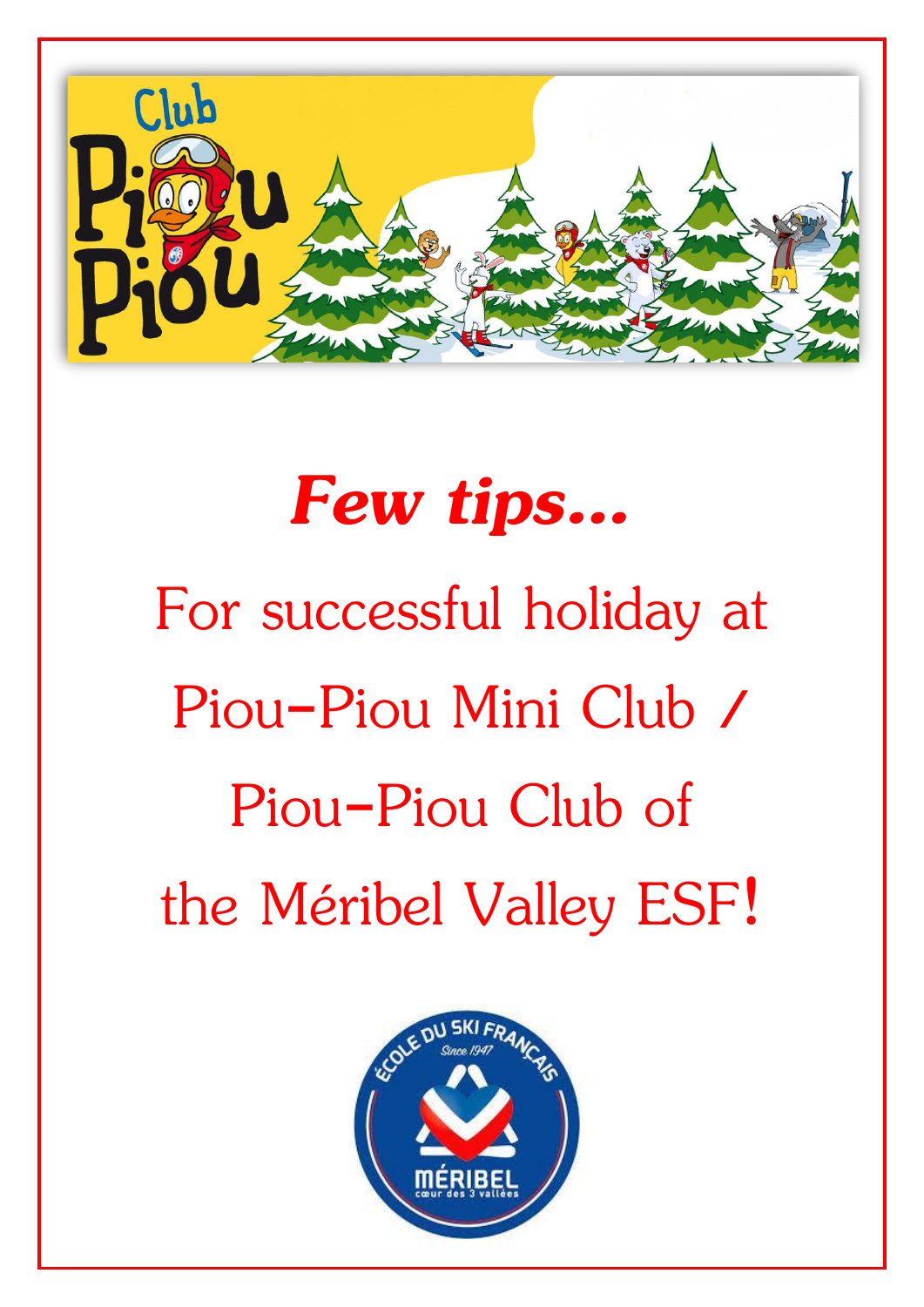# *Hello everybody !*

*The Piou-Piou Club is a playful magical place adapted to the world of children learning to ski and created for future champions of skiing : ski and sliding guarantied !*

#### ➔ **I'm less of 4 years old, I'm at Piou-Piou Mini Club!**

The welcome time is relaxed and pampered.

It is between 9.30am and 10.00am the morning and between 2.30pm and 3.00pm the afternoon in order to integrate your children in a gentle way.

#### ➔ **I'm between 4 and 5 years old, I'm at Piou-Piou Club.**

The welcome is between 9.00am and 9.30am and between 14.00pm and 14.30pm.

## **A Day at Piou-Piou Club / Piou-Piou Mini Club**!

- Welcome time between 9.00am and 9.30am
- Firsts moments on skis
- Snack time
- Fun and games on skis
- Parents return at 11.45am
- $\odot$  Possibility of lunch between 12.00am and 2.00pm
- $\odot$  Quiet time after lunch at the Club
- Welcome time between 2.00pm and 2.30pm
- Ski/Play/Snack
- Parents return at 4.45am

#### **The progress of all the children will be rewarded with a medal !!!**

**The medal is only included for weekly registration.**

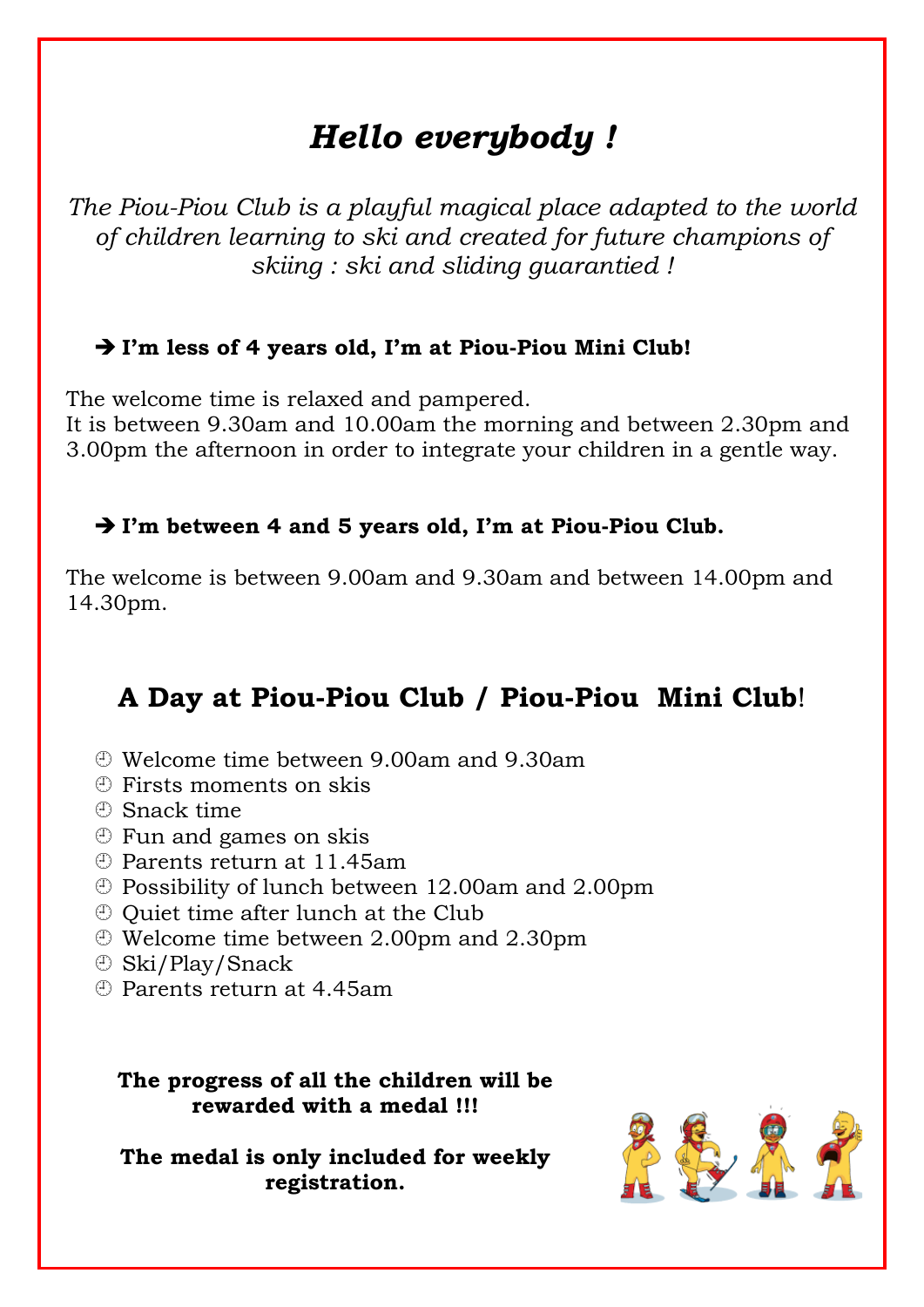### **We have three objectives :**

- $\checkmark$  Starting towards independence : to enable children to move freely on skis around the ski playground.
- $\checkmark$  Gradually learn the skiing skills to progress using the fun cartoon characters seen below :



I discover the snow playground



I'm doing my first climbing steps and first slides



I slide and I control my speed with my snowplough



I change direction using my snowplough turns



I'm independent and ready to ski on the nursery slopes with my instructor

 $\checkmark$  Discover the mountains and understand the first ideas of safety.

All the activities are based on the **5 cartoon characters** involved in the story of « The Aventures of Piou-Piou ».

## **Objective of the Piou-Piou Mini Club is :**

➔ Motivate the child to move with skis in a snow playground using an imaginary world.

## **Objectif of Piou-Piou Club is :**

**→** Having fun, sliding in the snow playground of the Club and nursery slopes. Then, as soon as they master the snowplough they will get Ourson medal.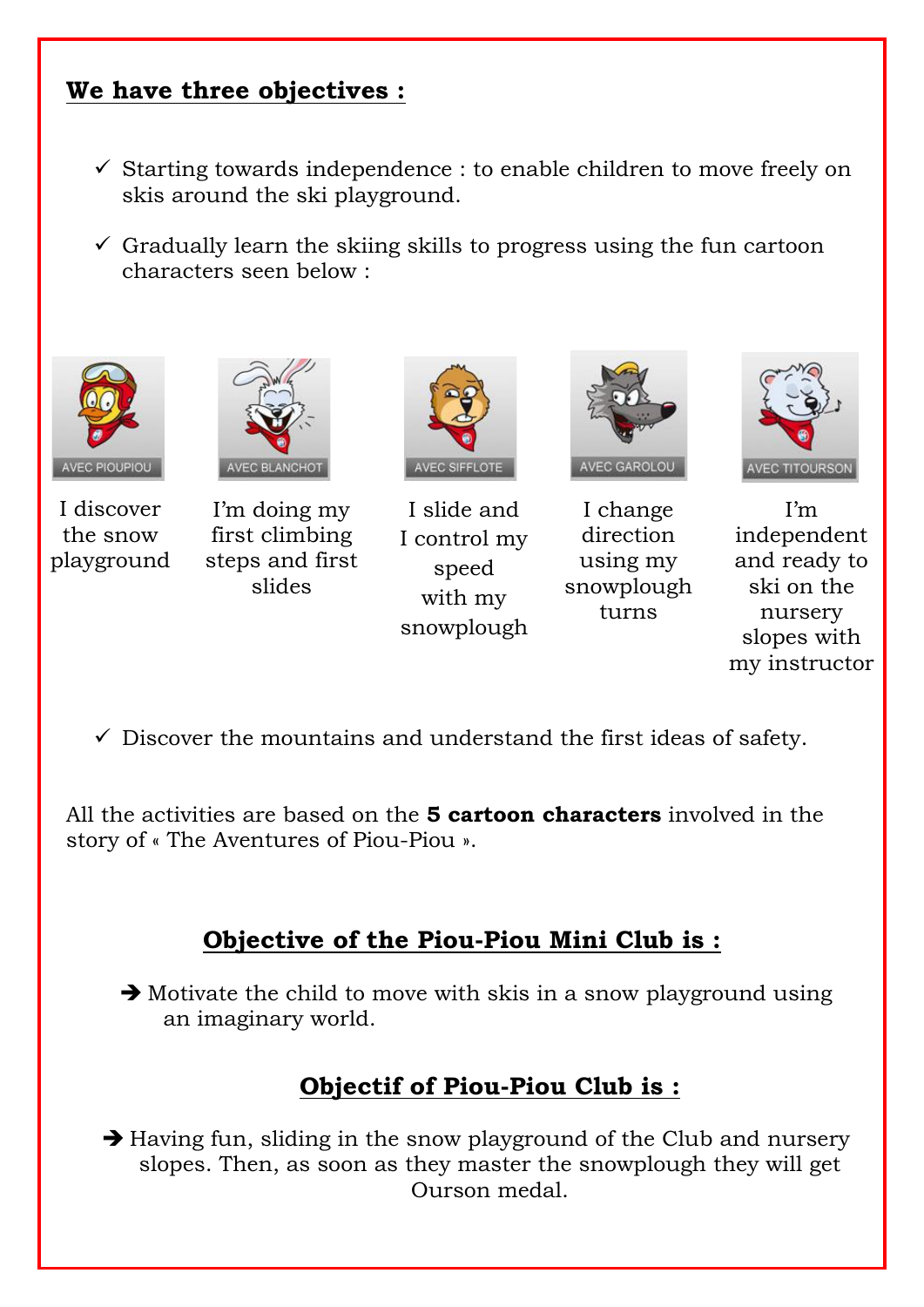The educational concept is based on the ideas of fun, freedom and games, so the children can learn at their own pace.

Teaching skiing to children is an integral part of the skills of professional ski instructors.

This allows them to ensure an easy and progressive understanding of the process, taking into account the chilhood world.

Safety, physical and emotional issues are the constant concerns in our Club.

#### ➔ **To get the day off to a good start, make sure your child is well rested and had a good breakfast.**

➔ **Your child must be well equiped from the first day !**

#### *The equipment :*

- **The boots** : The correct size ! Not three sizes too big so that they can wear two pairs of socks as well as their long johns : this is a mistake !
- **The skis** : Not too long ! Only up to the chest level. Trust the professionnals in the ski shop to adjust the bindings according to the weight of the child.
- **Helmet** : Obligatory ! In the car they have their special child seat and safety belt. On skis they must wear a helmet !
- **Mittens** : YES ! Gloves with fingers : NO !
- **Goggles or Sun glasses** : with a strap/cord
- **Jacket, salopette or all in one** : warm, confortable and waterproof.

Make sure that their names are on all their equipment !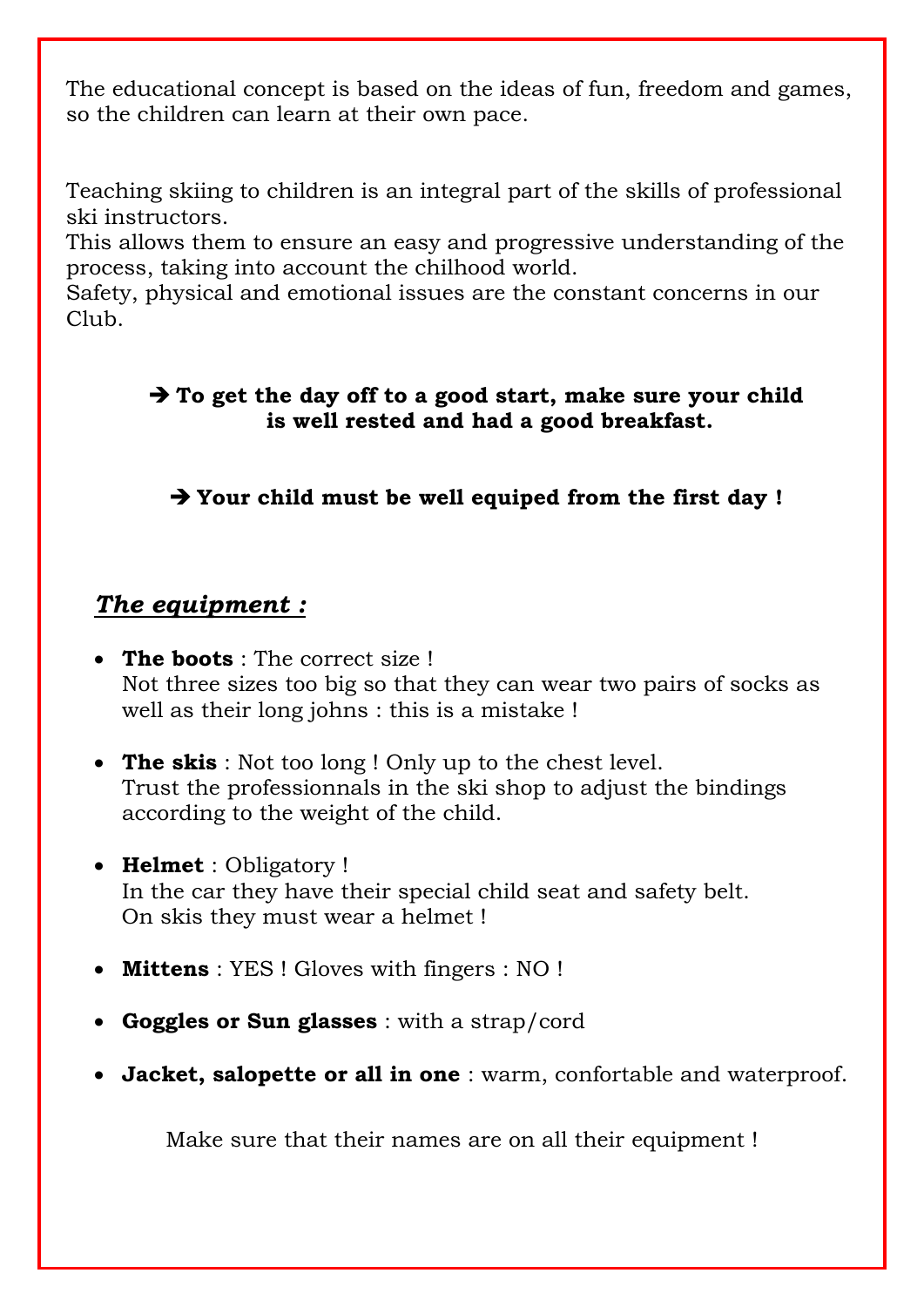#### **! Remember ! You are in the mountains, the weather changes quickly !**

- **Pockets** in the jacket for little snacks + skipass !
- **Bracers** over the sweater is better in case of an urgent wee.
- **Breathable layers** that allow more confort. (no cotton which remains wet). A woollen jumper or a fleece.
- **Long john** : again no cotton ! Avoid jeans under the ski trousers !
- **Socks** : warm and the right size ! Wrinkles can cause blisters.

## *Don't forget :*

- **Sun cream**, even if it's cloudy, the UV is intense in the mountain
- **Ensure your child has a ski insurance**
- **Ski pass :** Get one from the lift compagny. It's *free under 5 years* of age with proof of age.
- **Bring your child's comforter / Teddy bear :**  New place, new people, lots of change… Your child needs reassurance !
- **Bring a pack of biscuits** for the week (it's for everybody)
- ☺ Tell us whether there are **dietary issues or health problems**. If there are food allergies, bring their own meal. We might need their health record and vaccination diary in that case.
- ☺ If there are **little tears**, don't worry, our staff are there to reassure and console your child. Try not to interfere but prepare your child to be ready to come to Piou-Piou Club.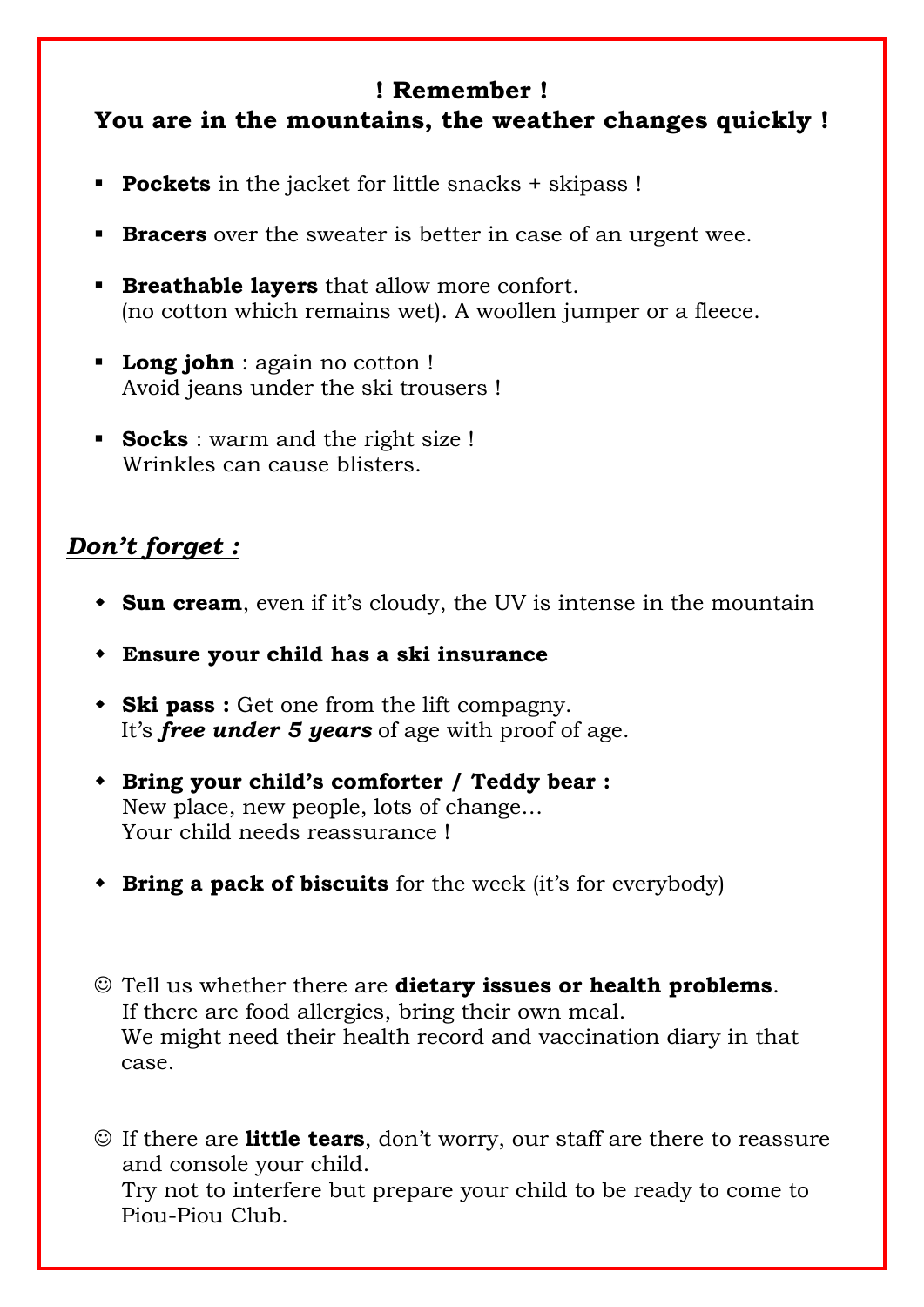- ☺ **Be punctual** ! All the children can't wait to put on their skis. Please respect our opening hours in order not to penalise the other children and the staff.
- ☺ It's difficult but it's better that **your child can't see you** when they are in the playground. (It might disturb them). At the end of the session the staff will be happy to give you a progress report.
- ☺ The **managers** of the Piou-Piou Clubs will respectfully look after the emotional, physical needs of your child.



# **Questions / Responses :**

## *At what age can children start in the Piou-Piou Club ?*

Children are welcome from three years of age. They will have developed social skills by this age.

The design and the facilities of the Club and playground will encourage the early development of their skiing.

It is a dedicated space for children of this age and their capabilities. A little imaginary world to help motivate children to play on skis in our snowy playground.

We take into account the psychological and physical abilities of children between 3 and 5.

Through the discovery of the Piou-Piou Club cartoon characters they will move towards independence on skis.